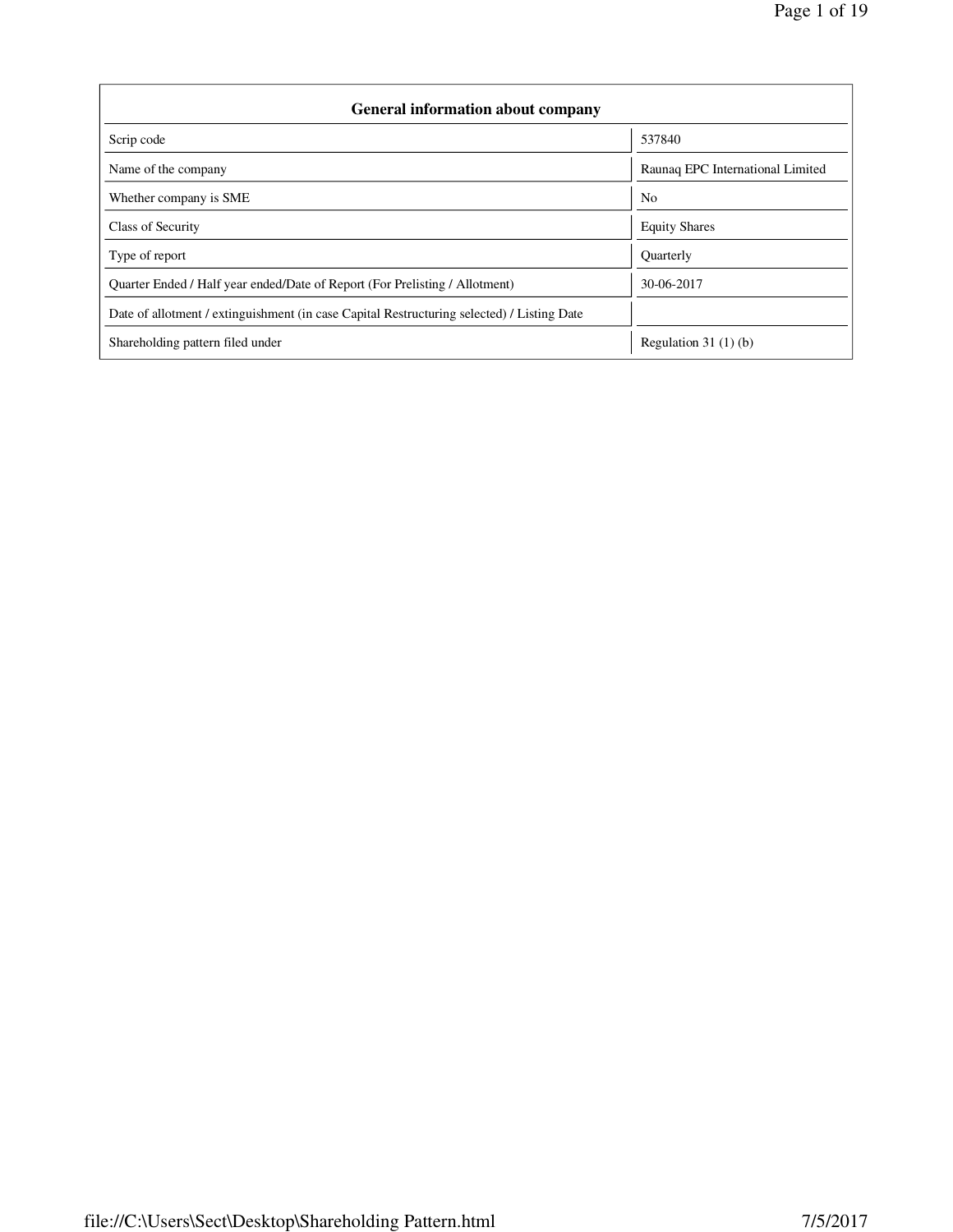| Sr. No.      | <b>Particular</b>                                                                      | Yes/No         |
|--------------|----------------------------------------------------------------------------------------|----------------|
|              | Whether the Listed Entity has issued any partly paid up shares?                        | N <sub>o</sub> |
|              | Whether the Listed Entity has issued any Convertible Securities?                       | N <sub>0</sub> |
|              | Whether the Listed Entity has issued any Warrants?                                     | N <sub>o</sub> |
|              | Whether the Listed Entity has any shares against which depository receipts are issued? | N <sub>o</sub> |
|              | Whether the Listed Entity has any shares in locked-in?                                 | N <sub>o</sub> |
| <sub>0</sub> | Whether any shares held by promoters are pledge or otherwise encumbered?               | N <sub>0</sub> |
|              | Whether company has equity shares with differential voting rights?                     | No             |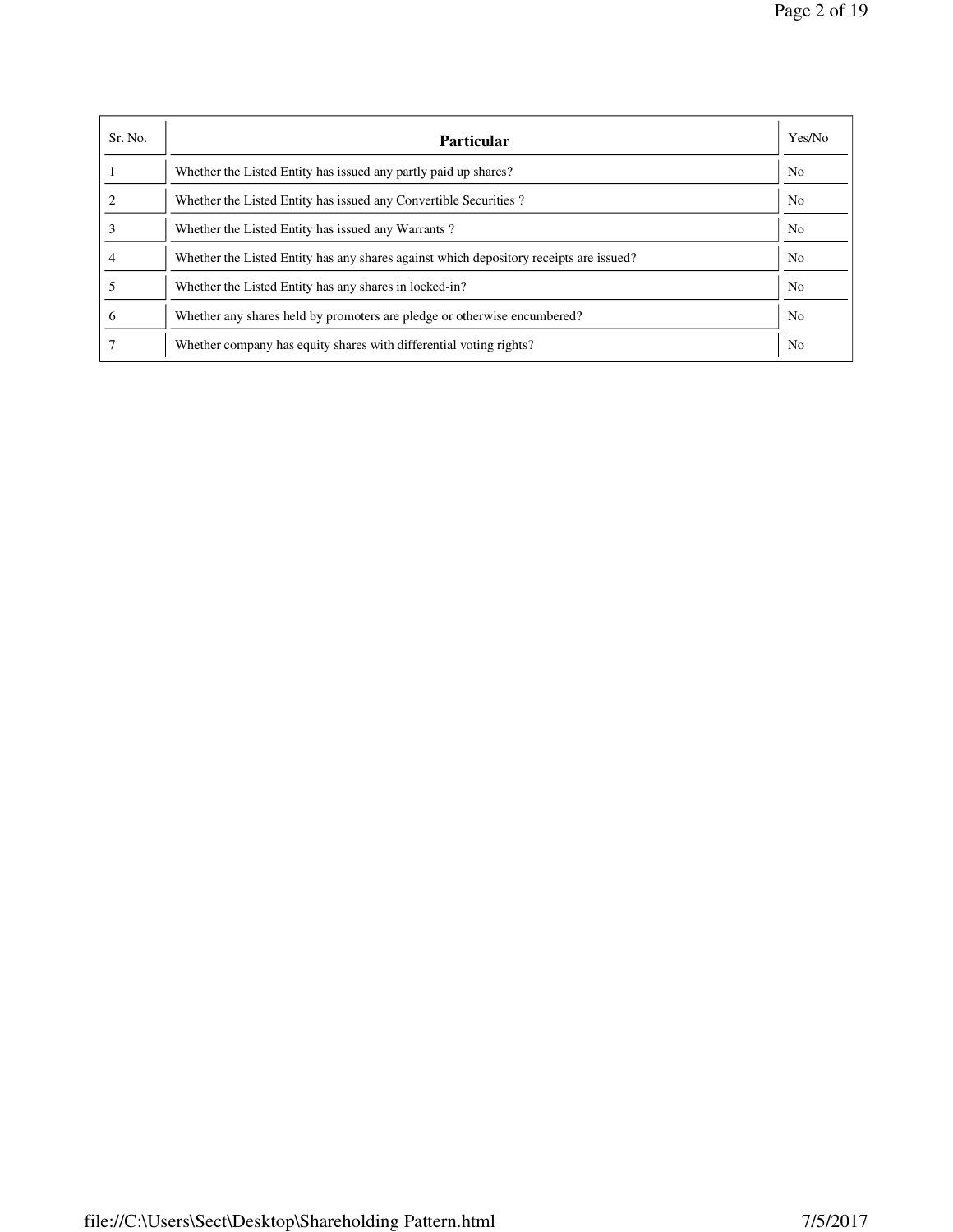|                 | Table I - Summary Statement holding of specified securities |                         |                                                                |                                                |                                                                  |                                                           |                                                                                                                                 |                                                                  |               |         |                                   |
|-----------------|-------------------------------------------------------------|-------------------------|----------------------------------------------------------------|------------------------------------------------|------------------------------------------------------------------|-----------------------------------------------------------|---------------------------------------------------------------------------------------------------------------------------------|------------------------------------------------------------------|---------------|---------|-----------------------------------|
|                 |                                                             |                         | No. of<br>fully<br>paid up<br>equity<br>shares<br>held<br>(IV) | No.<br>Of<br>Partly                            | No. Of<br>shares<br>underlying<br>Depository<br>Receipts<br>(VI) | Total<br>nos.                                             | Shareholding<br>as a % of<br>total no. of<br>shares<br>(calculated as<br>per SCRR,<br>1957) (VIII)<br>As a $%$ of<br>$(A+B+C2)$ | Number of Voting Rights held in each<br>class of securities (IX) |               |         |                                   |
| Category<br>(I) | Category<br>of<br>shareholder                               | Nos. Of<br>shareholders |                                                                | paid-<br>up<br>equity<br>shares<br>held<br>(V) |                                                                  | shares<br>held<br>$(VII) =$<br>$(IV)+$<br>$(V)$ +<br>(VI) |                                                                                                                                 | No of Voting (XIV) Rights                                        |               |         |                                   |
|                 | (II)                                                        | (III)                   |                                                                |                                                |                                                                  |                                                           |                                                                                                                                 | Class<br>eg: X                                                   | Class<br>eg:y | Total   | Total as a<br>$%$ of<br>$(A+B+C)$ |
| (A)             | Promoter<br>&<br>Promoter<br>Group                          | 4                       | 2247955                                                        |                                                |                                                                  | 2247955                                                   | 67.24                                                                                                                           | 2247955                                                          |               | 2247955 | 67.24                             |
| (B)             | Public                                                      | 2219                    | 1095288                                                        |                                                |                                                                  | 1095288                                                   | 32.76                                                                                                                           | 1095288                                                          |               | 1095288 | 32.76                             |
| (C)             | Non<br>Promoter-<br>Non Public                              |                         |                                                                |                                                |                                                                  |                                                           |                                                                                                                                 |                                                                  |               |         |                                   |
| (C1)            | <b>Shares</b><br>underlying<br><b>DRs</b>                   |                         |                                                                |                                                |                                                                  |                                                           |                                                                                                                                 |                                                                  |               |         |                                   |
| (C2)            | Shares held<br>by<br>Employee<br>Trusts                     |                         |                                                                |                                                |                                                                  |                                                           |                                                                                                                                 |                                                                  |               |         |                                   |
|                 | Total                                                       | 2223                    | 3343243                                                        |                                                |                                                                  | 3343243                                                   | 100                                                                                                                             | 3343243                                                          |               | 3343243 | 100                               |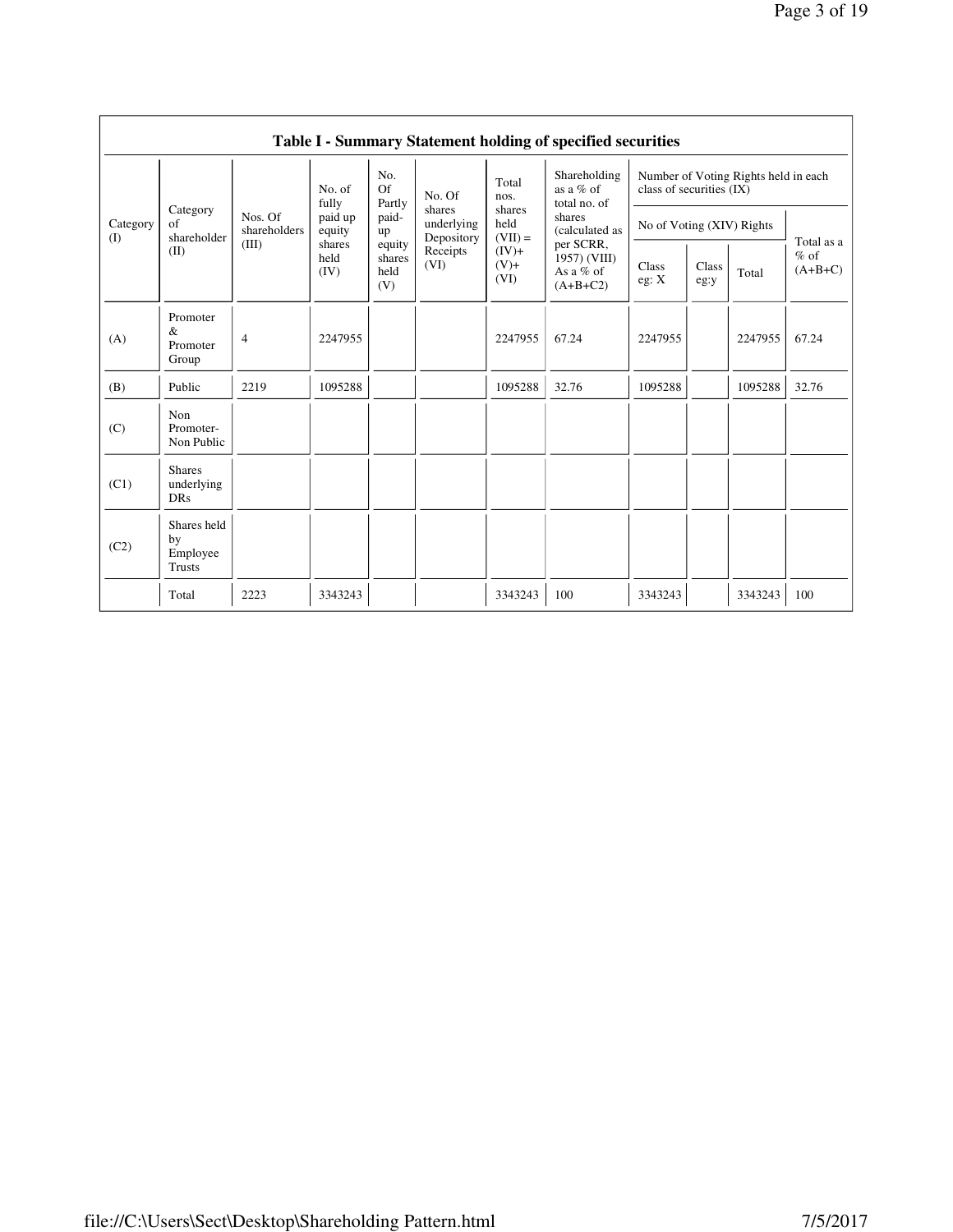| Page 4 of 19 |  |  |  |
|--------------|--|--|--|
|--------------|--|--|--|

|                 |                                                |                                                                                          |                                                                             |                                                                                                                        | Table I - Summary Statement holding of specified securities                                                                                                                                      |                                          |                                                         |                                                                               |                                                         |                                           |
|-----------------|------------------------------------------------|------------------------------------------------------------------------------------------|-----------------------------------------------------------------------------|------------------------------------------------------------------------------------------------------------------------|--------------------------------------------------------------------------------------------------------------------------------------------------------------------------------------------------|------------------------------------------|---------------------------------------------------------|-------------------------------------------------------------------------------|---------------------------------------------------------|-------------------------------------------|
| Category<br>(I) | Category<br>of<br>shareholder<br>(II)          | No. Of<br><b>Shares</b><br>Underlying<br>Outstanding<br>convertible<br>securities<br>(X) | No. of<br><b>Shares</b><br>Underlying<br>Outstanding<br>Warrants<br>$(X_i)$ | No. Of<br><b>Shares</b><br>Underlying<br>Outstanding<br>convertible<br>securities<br>and No. Of<br>Warrants<br>(Xi)(a) | Shareholding,<br>as a $%$<br>assuming full<br>conversion of<br>convertible<br>securities (as a<br>percentage of<br>diluted share<br>capital) $(XI)=$<br>$(VII)+(X)$ As a<br>$%$ of<br>$(A+B+C2)$ | Number of<br>Locked in<br>shares $(XII)$ |                                                         | Number of<br><b>Shares</b><br>pledged or<br>otherwise<br>encumbered<br>(XIII) |                                                         | Number of<br>equity shares                |
|                 |                                                |                                                                                          |                                                                             |                                                                                                                        |                                                                                                                                                                                                  | No.<br>(a)                               | As a<br>$%$ of<br>total<br><b>Shares</b><br>held<br>(b) | No.<br>(a)                                                                    | As a<br>$%$ of<br>total<br><b>Shares</b><br>held<br>(b) | held in<br>dematerialized<br>form $(XIV)$ |
| (A)             | Promoter<br>$\&$<br>Promoter<br>Group          |                                                                                          |                                                                             |                                                                                                                        | 67.24                                                                                                                                                                                            |                                          |                                                         |                                                                               |                                                         | 2228020                                   |
| (B)             | Public                                         |                                                                                          |                                                                             |                                                                                                                        | 32.76                                                                                                                                                                                            |                                          |                                                         |                                                                               |                                                         | 807539                                    |
| (C)             | Non<br>Promoter-<br>Non Public                 |                                                                                          |                                                                             |                                                                                                                        |                                                                                                                                                                                                  |                                          |                                                         |                                                                               |                                                         |                                           |
| (C1)            | <b>Shares</b><br>underlying<br><b>DRs</b>      |                                                                                          |                                                                             |                                                                                                                        |                                                                                                                                                                                                  |                                          |                                                         |                                                                               |                                                         |                                           |
| (C2)            | Shares held<br>by<br>Employee<br><b>Trusts</b> |                                                                                          |                                                                             |                                                                                                                        |                                                                                                                                                                                                  |                                          |                                                         |                                                                               |                                                         |                                           |
|                 | Total                                          |                                                                                          |                                                                             |                                                                                                                        | 100                                                                                                                                                                                              |                                          |                                                         |                                                                               |                                                         | 3035559                                   |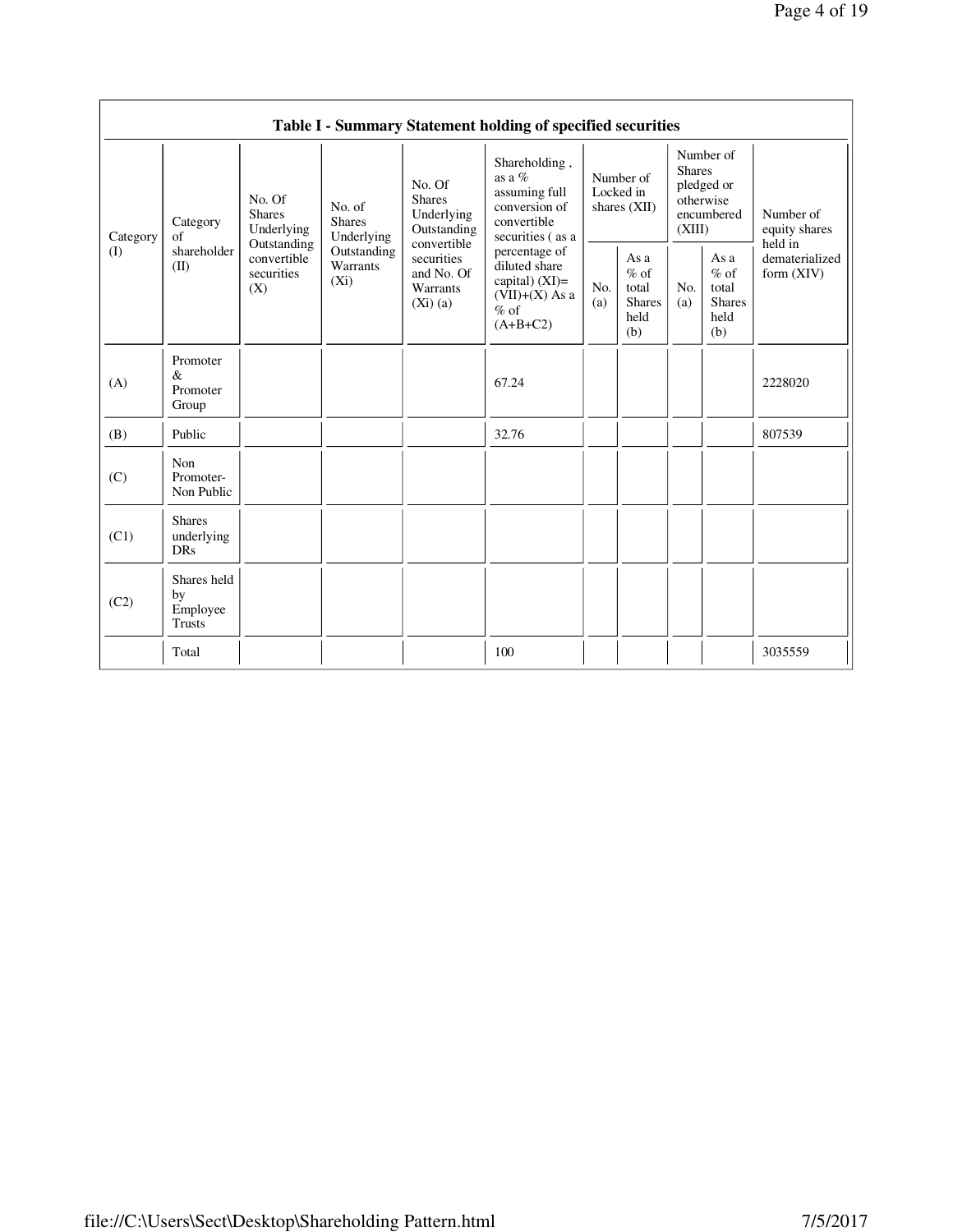|                                                                                                | Table II - Statement showing shareholding pattern of the Promoter and Promoter Group                                |                                                                                      |                        |                                 |                                    |                             |                                                  |                               |               |                                 |                                 |
|------------------------------------------------------------------------------------------------|---------------------------------------------------------------------------------------------------------------------|--------------------------------------------------------------------------------------|------------------------|---------------------------------|------------------------------------|-----------------------------|--------------------------------------------------|-------------------------------|---------------|---------------------------------|---------------------------------|
|                                                                                                |                                                                                                                     |                                                                                      | No. of<br>fully        | No.<br><b>Of</b>                | No. Of                             | Total<br>nos.               | Shareholding<br>as a % of<br>total no. of        | each class of securities (IX) |               | Number of Voting Rights held in |                                 |
| Sr.                                                                                            | Category &<br>Name of the                                                                                           | Nos. Of<br>shareholders                                                              | paid up<br>equity      | Partly<br>paid-<br>up           | shares<br>underlying<br>Depository | shares<br>held<br>$(VII) =$ | shares<br>(calculated<br>as per                  | No of Voting (XIV) Rights     |               |                                 | Total<br>as a %                 |
|                                                                                                | Shareholders (I)                                                                                                    | (III)                                                                                | shares<br>held<br>(IV) | equity<br>shares<br>held<br>(V) | Receipts<br>(VI)                   | $(IV)+$<br>$(V) +$<br>(VI)  | SCRR,<br>1957) (VIII)<br>As a % of<br>$(A+B+C2)$ | Class<br>eg: X                | Class<br>eg:y | Total                           | of<br>Total<br>Voting<br>rights |
| A                                                                                              |                                                                                                                     | Table II - Statement showing shareholding pattern of the Promoter and Promoter Group |                        |                                 |                                    |                             |                                                  |                               |               |                                 |                                 |
| (1)                                                                                            | Indian                                                                                                              |                                                                                      |                        |                                 |                                    |                             |                                                  |                               |               |                                 |                                 |
| (a)                                                                                            | Individuals/Hindu<br>undivided Family                                                                               | $\sqrt{2}$                                                                           | 1486630                |                                 |                                    | 1486630                     | 44.47                                            | 1486630                       |               | 1486630                         | 44.47                           |
| (d)                                                                                            | Any Other<br>(specify)                                                                                              | $\overline{c}$                                                                       | 761325                 |                                 |                                    | 761325                      | 22.77                                            | 761325                        |               | 761325                          | 22.77                           |
| Sub-Total<br>(A)(1)                                                                            |                                                                                                                     | $\overline{4}$                                                                       | 2247955                |                                 |                                    | 2247955                     | 67.24                                            | 2247955                       |               | 2247955                         | 67.24                           |
| (2)                                                                                            | Foreign                                                                                                             |                                                                                      |                        |                                 |                                    |                             |                                                  |                               |               |                                 |                                 |
| Total<br>Shareholding<br>of Promoter<br>and<br>Promoter<br>Group $(A)=$<br>$(A)(1)+(A)$<br>(2) |                                                                                                                     | $\overline{4}$                                                                       | 2247955                |                                 |                                    | 2247955                     | 67.24                                            | 2247955                       |               | 2247955                         | 67.24                           |
| $\, {\bf B}$                                                                                   | Table III - Statement showing shareholding pattern of the Public shareholder                                        |                                                                                      |                        |                                 |                                    |                             |                                                  |                               |               |                                 |                                 |
| (1)                                                                                            | Institutions                                                                                                        |                                                                                      |                        |                                 |                                    |                             |                                                  |                               |               |                                 |                                 |
| (f)                                                                                            | Financial<br>Institutions/<br><b>Banks</b>                                                                          | 1                                                                                    | 217                    |                                 |                                    | 217                         | 0.01                                             | 217                           |               | 217                             | 0.01                            |
| Sub-Total<br>(B)(1)                                                                            |                                                                                                                     | 1                                                                                    | 217                    |                                 |                                    | 217                         | 0.01                                             | 217                           |               | 217                             | 0.01                            |
| (3)                                                                                            | Non-institutions                                                                                                    |                                                                                      |                        |                                 |                                    |                             |                                                  |                               |               |                                 |                                 |
| (a(i))                                                                                         | Individuals -<br>i.Individual<br>shareholders<br>holding nominal<br>share capital up<br>to Rs. 2 lakhs.             | 2119                                                                                 | 634601                 |                                 |                                    | 634601                      | 18.98                                            | 634601                        |               | 634601                          | 18.98                           |
| (a(ii))                                                                                        | Individuals - ii.<br>Individual<br>shareholders<br>holding nominal<br>share capital in<br>excess of Rs. 2<br>lakhs. | 9                                                                                    | 297873                 |                                 |                                    | 297873                      | 8.91                                             | 297873                        |               | 297873                          | 8.91                            |
| (e)                                                                                            | Any Other<br>(specify)                                                                                              | 90                                                                                   | 162597                 |                                 |                                    | 162597                      | 4.86                                             | 162597                        |               | 162597                          | 4.86                            |
| Sub-Total<br>(B)(3)                                                                            |                                                                                                                     | 2218                                                                                 | 1095071                |                                 |                                    | 1095071                     | 32.75                                            | 1095071                       |               | 1095071                         | 32.75                           |
|                                                                                                |                                                                                                                     |                                                                                      |                        |                                 |                                    |                             |                                                  |                               |               |                                 |                                 |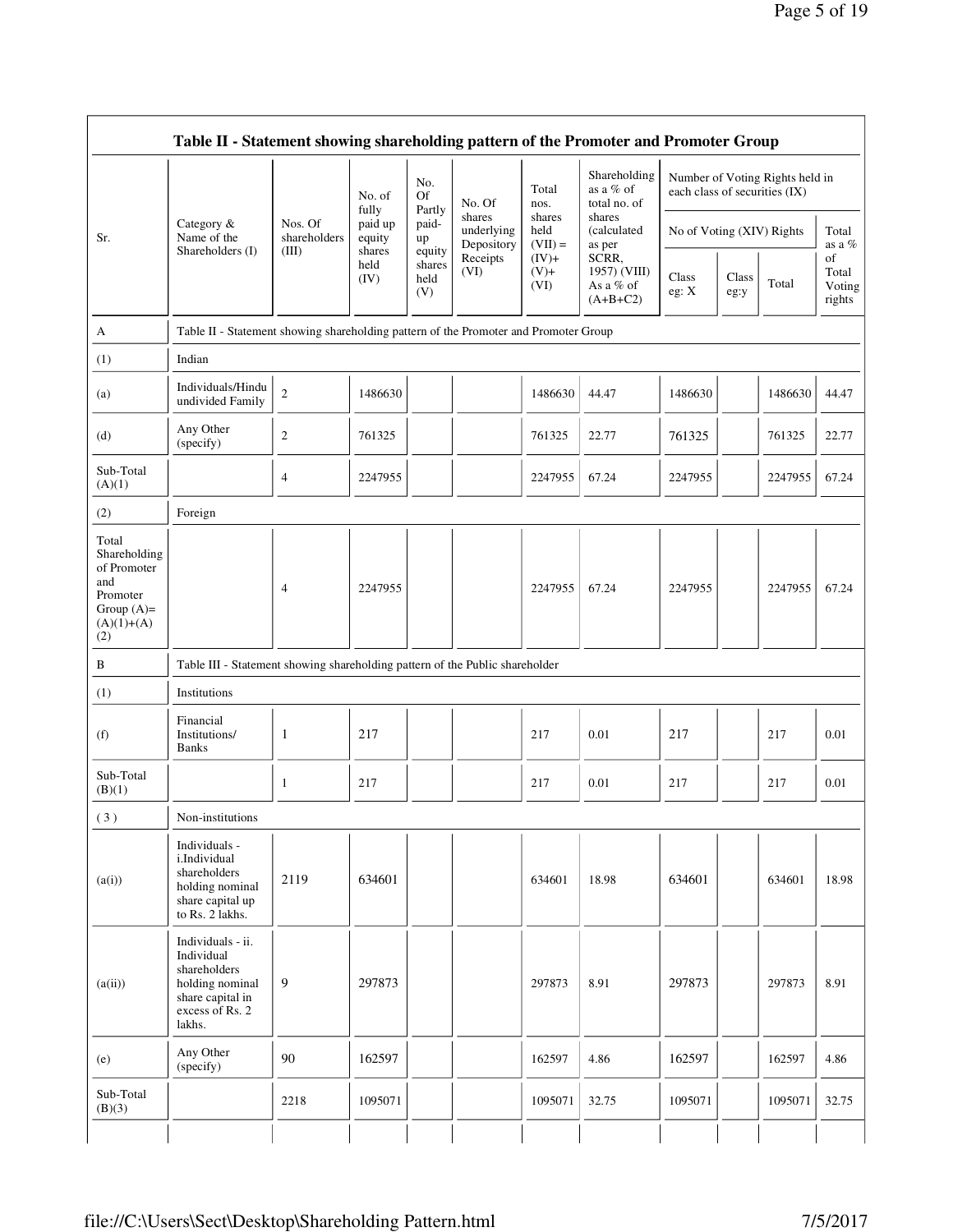| <b>Total Public</b><br>Shareholding<br>$(B)=(B)(1)+$<br>$(B)(2)+(B)$<br>(3) |                                                                                               | 2219 | 1095288 |  |  | 1095288 | 32.76 | 1095288 |  | 1095288 | 32.76 |
|-----------------------------------------------------------------------------|-----------------------------------------------------------------------------------------------|------|---------|--|--|---------|-------|---------|--|---------|-------|
| C                                                                           | Table IV - Statement showing shareholding pattern of the Non Promoter- Non Public shareholder |      |         |  |  |         |       |         |  |         |       |
| Total<br>$(A+B+C2)$                                                         |                                                                                               | 2223 | 3343243 |  |  | 3343243 | 100   | 3343243 |  | 3343243 | 100   |
| Total<br>$(A+B+C)$                                                          |                                                                                               | 2223 | 3343243 |  |  | 3343243 | 100   | 3343243 |  | 3343243 | 100   |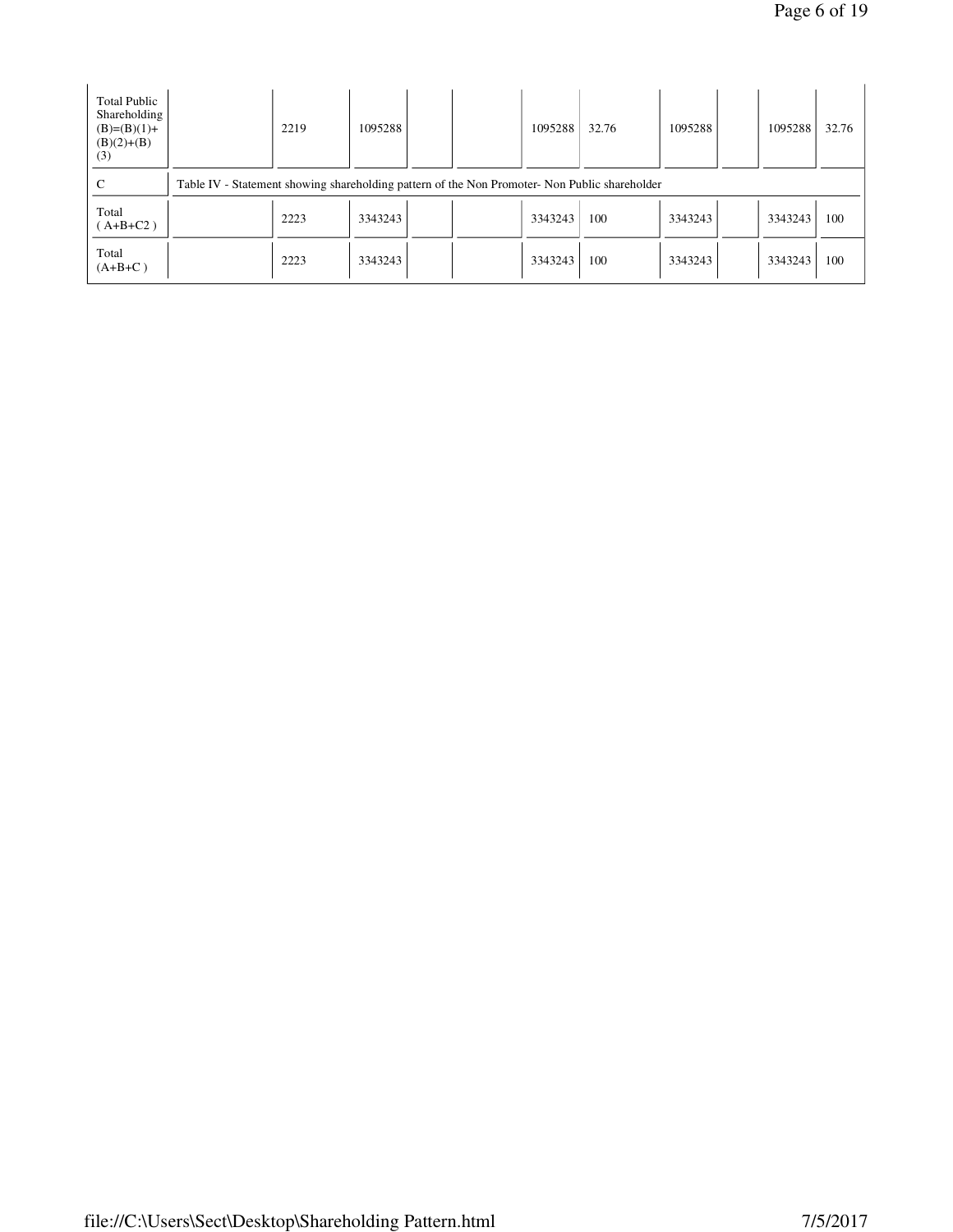|                                                                                         |                                                                                         |                                                                             |                                                                             | Table II - Statement showing shareholding pattern of the Promoter and Promoter Group                                                                                               |            |                                                    |                                                                               |                                                       |                                       |
|-----------------------------------------------------------------------------------------|-----------------------------------------------------------------------------------------|-----------------------------------------------------------------------------|-----------------------------------------------------------------------------|------------------------------------------------------------------------------------------------------------------------------------------------------------------------------------|------------|----------------------------------------------------|-------------------------------------------------------------------------------|-------------------------------------------------------|---------------------------------------|
| Sr.                                                                                     | No. Of<br><b>Shares</b><br>Underlying<br>Outstanding<br>convertible<br>securities $(X)$ | No. of<br><b>Shares</b><br>Underlying<br>Outstanding<br>Warrants<br>$(X_i)$ | No. Of Shares<br>Underlying<br>Outstanding<br>convertible<br>securities and | Shareholding, as<br>a % assuming full<br>conversion of<br>convertible<br>securities (as a<br>percentage of<br>diluted share<br>capital) (XI)=<br>(VII)+(X) As a %<br>of $(A+B+C2)$ |            | Number of<br>Locked in<br>shares (XII)             | Number of<br><b>Shares</b><br>pledged or<br>otherwise<br>encumbered<br>(XIII) |                                                       | Number of<br>equity shares<br>held in |
|                                                                                         |                                                                                         |                                                                             | No. Of<br>Warrants (Xi)<br>(a)                                              |                                                                                                                                                                                    | No.<br>(a) | As a %<br>of total<br><b>Shares</b><br>held<br>(b) | No.<br>(a)                                                                    | As a $\%$<br>of total<br><b>Shares</b><br>held<br>(b) | dematerialized<br>form (XIV)          |
| A                                                                                       |                                                                                         |                                                                             |                                                                             | Table II - Statement showing shareholding pattern of the Promoter and Promoter Group                                                                                               |            |                                                    |                                                                               |                                                       |                                       |
| (1)                                                                                     | Indian                                                                                  |                                                                             |                                                                             |                                                                                                                                                                                    |            |                                                    |                                                                               |                                                       |                                       |
| (a)                                                                                     |                                                                                         |                                                                             |                                                                             | 44.47                                                                                                                                                                              |            |                                                    |                                                                               |                                                       | 1466695                               |
| (d)                                                                                     |                                                                                         |                                                                             |                                                                             | 22.77                                                                                                                                                                              |            |                                                    |                                                                               |                                                       | 761325                                |
| Sub-Total (A)<br>(1)                                                                    |                                                                                         |                                                                             |                                                                             | 67.24                                                                                                                                                                              |            |                                                    |                                                                               |                                                       | 2228020                               |
| (2)                                                                                     | Foreign                                                                                 |                                                                             |                                                                             |                                                                                                                                                                                    |            |                                                    |                                                                               |                                                       |                                       |
| Total<br>Shareholding<br>of Promoter<br>and Promoter<br>Group $(A)=$<br>$(A)(1)+(A)(2)$ |                                                                                         |                                                                             |                                                                             | 67.24                                                                                                                                                                              |            |                                                    |                                                                               |                                                       | 2228020                               |
| B                                                                                       |                                                                                         |                                                                             |                                                                             | Table III - Statement showing shareholding pattern of the Public shareholder                                                                                                       |            |                                                    |                                                                               |                                                       |                                       |
| (1)                                                                                     | Institutions                                                                            |                                                                             |                                                                             |                                                                                                                                                                                    |            |                                                    |                                                                               |                                                       |                                       |
| (f)                                                                                     |                                                                                         |                                                                             |                                                                             | 0.01                                                                                                                                                                               |            |                                                    |                                                                               |                                                       | $\mathbf{0}$                          |
| Sub-Total (B)<br>(1)                                                                    |                                                                                         |                                                                             |                                                                             | 0.01                                                                                                                                                                               |            |                                                    |                                                                               |                                                       | $\mathbf{0}$                          |
| (3)                                                                                     | Non-institutions                                                                        |                                                                             |                                                                             |                                                                                                                                                                                    |            |                                                    |                                                                               |                                                       |                                       |
| (a(i))                                                                                  |                                                                                         |                                                                             |                                                                             | 18.98                                                                                                                                                                              |            |                                                    |                                                                               |                                                       | 393684                                |
| (a(ii))                                                                                 |                                                                                         |                                                                             |                                                                             | 8.91                                                                                                                                                                               |            |                                                    |                                                                               |                                                       | 275998                                |
| (e)                                                                                     |                                                                                         |                                                                             |                                                                             | 4.86                                                                                                                                                                               |            |                                                    |                                                                               |                                                       | 137857                                |
| Sub-Total (B)<br>(3)                                                                    |                                                                                         |                                                                             |                                                                             | 32.75                                                                                                                                                                              |            |                                                    |                                                                               |                                                       | 807539                                |
| <b>Total Public</b><br>Shareholding<br>$(B)=(B)(1)+$<br>$(B)(2)+(B)(3)$                 |                                                                                         |                                                                             |                                                                             | 32.76                                                                                                                                                                              |            |                                                    |                                                                               |                                                       | 807539                                |
| ${\bf C}$                                                                               |                                                                                         |                                                                             |                                                                             | Table IV - Statement showing shareholding pattern of the Non Promoter- Non Public shareholder                                                                                      |            |                                                    |                                                                               |                                                       |                                       |
| Total<br>$(A+B+C2)$                                                                     |                                                                                         |                                                                             |                                                                             | 100                                                                                                                                                                                |            |                                                    |                                                                               |                                                       | 3035559                               |
| Total<br>$(A+B+C)$                                                                      |                                                                                         |                                                                             |                                                                             | 100                                                                                                                                                                                |            |                                                    |                                                                               |                                                       | 3035559                               |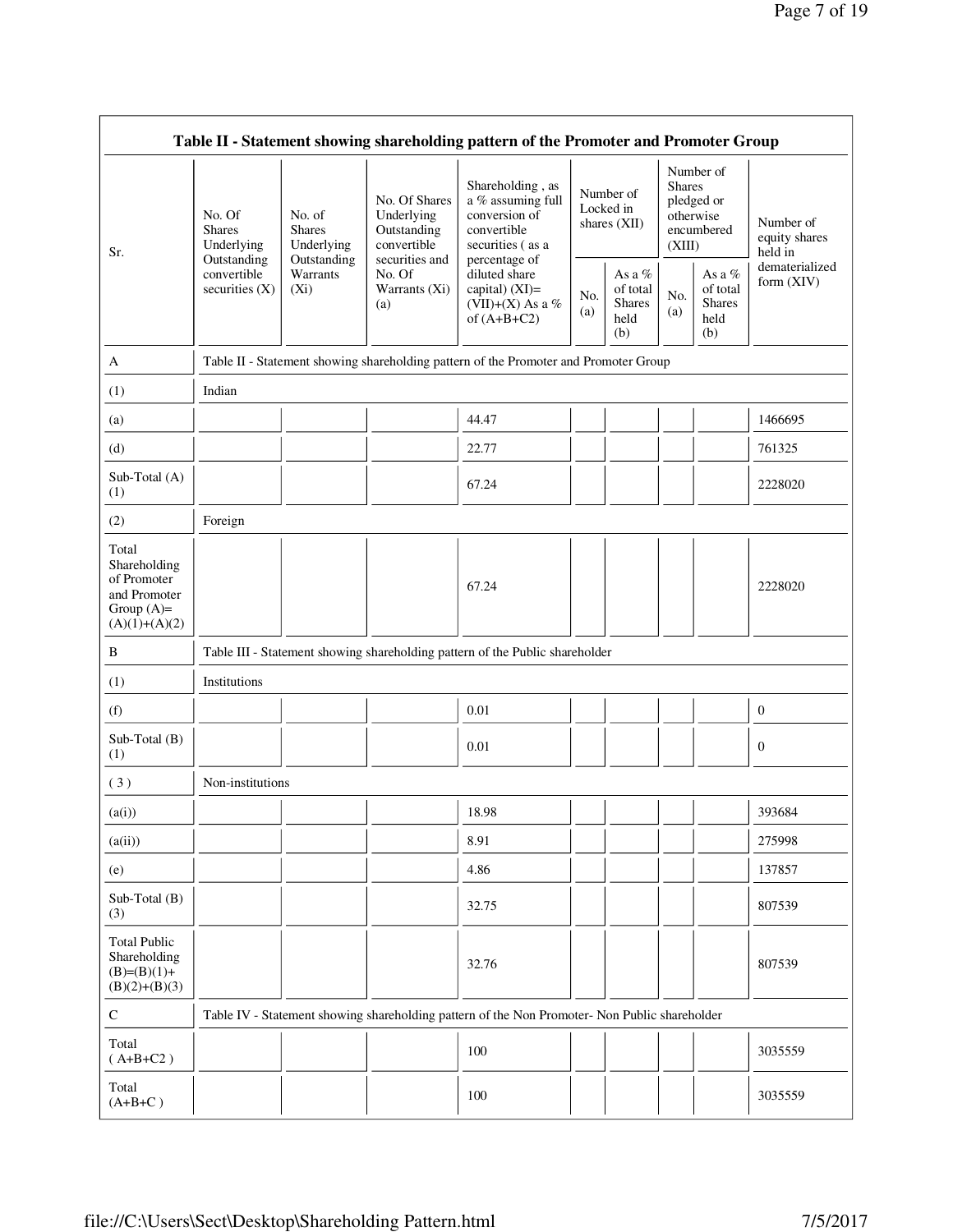| <b>Individuals/Hindu undivided Family</b>                                                                                                                                        |                                                               |                       |                       |  |  |  |  |  |  |
|----------------------------------------------------------------------------------------------------------------------------------------------------------------------------------|---------------------------------------------------------------|-----------------------|-----------------------|--|--|--|--|--|--|
| Searial No.                                                                                                                                                                      | $\mathbf{1}$                                                  | $\sqrt{2}$            |                       |  |  |  |  |  |  |
| Name of the<br>Shareholders (I)                                                                                                                                                  | Surinder P. Kanwar                                            | Late Dr. Raunaq Singh | Click here to go back |  |  |  |  |  |  |
| $PAN$ (II)                                                                                                                                                                       | AAFPK8732L                                                    | ZZZZZ9999Z            | Total                 |  |  |  |  |  |  |
| No. of fully paid<br>up equity shares<br>$\text{held} (IV)$                                                                                                                      | 1466695                                                       | 19935                 | 1486630               |  |  |  |  |  |  |
| No. Of Partly paid-<br>up equity shares<br>held(V)                                                                                                                               |                                                               |                       |                       |  |  |  |  |  |  |
| No. Of shares<br>underlying<br>Depository<br>Receipts (VI)                                                                                                                       |                                                               |                       |                       |  |  |  |  |  |  |
| Total nos. shares<br>held $(VII) = (IV) +$<br>$(V)+(VI)$                                                                                                                         | 1466695                                                       | 19935                 | 1486630               |  |  |  |  |  |  |
| Shareholding as a<br>% of total no. of<br>shares (calculated<br>as per SCRR,<br>1957) (VIII) As a<br>% of $(A+B+C2)$                                                             | 43.87                                                         | 0.6                   | 44.47                 |  |  |  |  |  |  |
|                                                                                                                                                                                  | Number of Voting Rights held in each class of securities (IX) |                       |                       |  |  |  |  |  |  |
| Class eg:X                                                                                                                                                                       | 1466695                                                       | 19935                 | 1486630               |  |  |  |  |  |  |
| Class eg:y                                                                                                                                                                       |                                                               |                       |                       |  |  |  |  |  |  |
| Total                                                                                                                                                                            | 1466695                                                       | 19935                 | 1486630               |  |  |  |  |  |  |
| Total as a % of<br><b>Total Voting rights</b>                                                                                                                                    | 43.87                                                         | 0.6                   | 44.47                 |  |  |  |  |  |  |
| No. Of Shares<br>Underlying<br>Outstanding<br>convertible<br>securities $(X)$                                                                                                    |                                                               |                       |                       |  |  |  |  |  |  |
| No. of Shares<br>Underlying<br>Outstanding<br>Warrants $(Xi)$                                                                                                                    |                                                               |                       |                       |  |  |  |  |  |  |
| No. Of Shares<br>Underlying<br>Outstanding<br>convertible<br>securities and No.<br>Of Warrants (Xi)<br>(a)                                                                       |                                                               |                       |                       |  |  |  |  |  |  |
| Shareholding, as a<br>$%$ assuming full<br>conversion of<br>convertible<br>securities (as a<br>percentage of<br>diluted share<br>capital) $(XI) = (VII)$<br>$+(Xi)(a)$ As a % of | 43.87                                                         | 0.6                   | 44.47                 |  |  |  |  |  |  |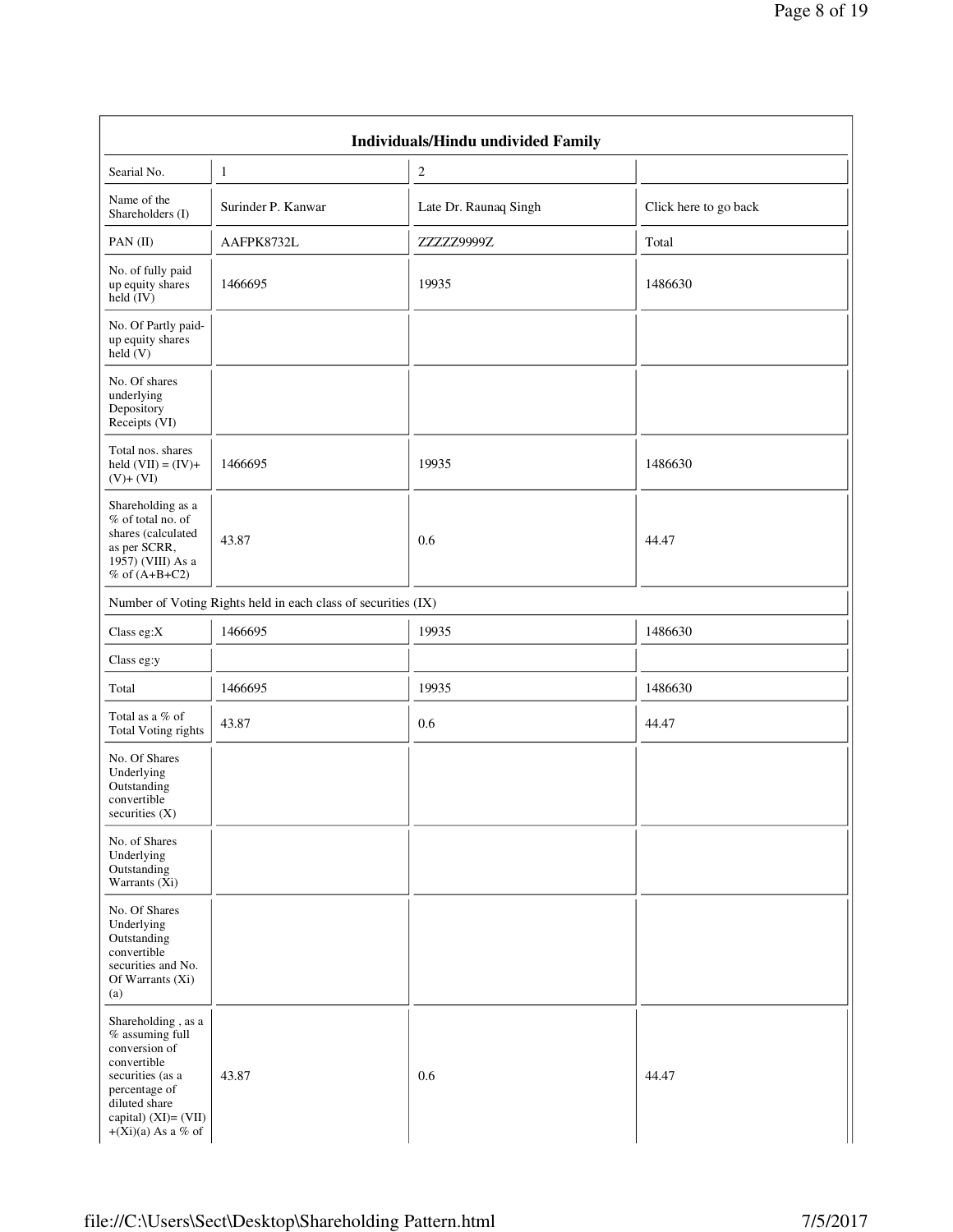| $(A+B+C2)$                                                           |         |                        |         |  |  |  |  |  |
|----------------------------------------------------------------------|---------|------------------------|---------|--|--|--|--|--|
| Number of Locked in shares (XII)                                     |         |                        |         |  |  |  |  |  |
| No. (a)                                                              |         |                        |         |  |  |  |  |  |
| As a % of total<br>Shares held (b)                                   |         |                        |         |  |  |  |  |  |
| Number of Shares pledged or otherwise encumbered (XIII)              |         |                        |         |  |  |  |  |  |
| No. $(a)$                                                            |         |                        |         |  |  |  |  |  |
| As a % of total<br>Shares held (b)                                   |         |                        |         |  |  |  |  |  |
| Number of equity<br>shares held in<br>dematerialized<br>form $(XIV)$ | 1466695 | $\theta$               | 1466695 |  |  |  |  |  |
| Reason for not providing PAN                                         |         |                        |         |  |  |  |  |  |
| Reason for not<br>providing PAN                                      |         | Textual Information(1) |         |  |  |  |  |  |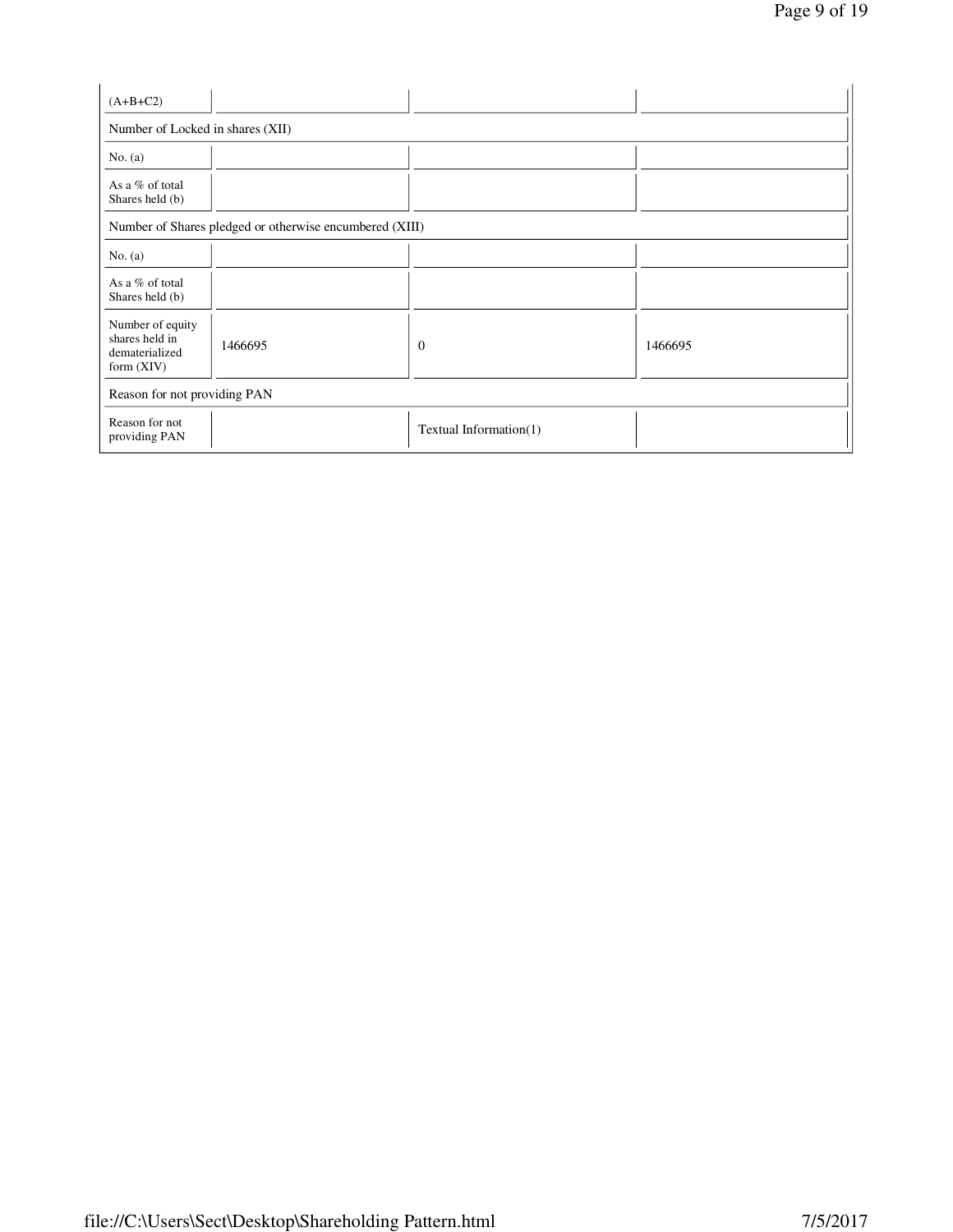|                        | <b>Text Block</b> |
|------------------------|-------------------|
| Textual Information(1) | DECEASED          |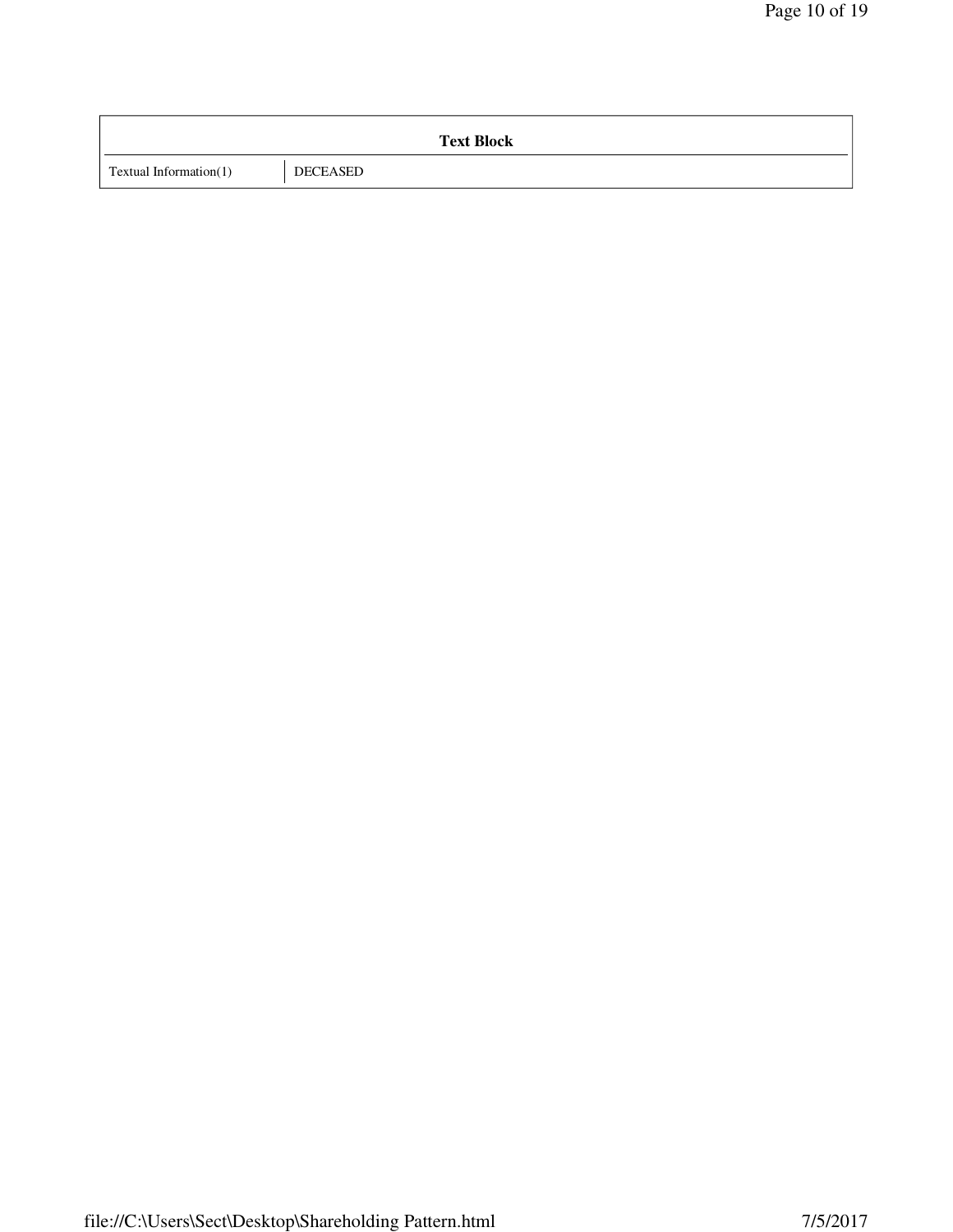| Any Other (specify)                                                                                                    |                                                               |                                                |                       |  |  |  |  |  |  |
|------------------------------------------------------------------------------------------------------------------------|---------------------------------------------------------------|------------------------------------------------|-----------------------|--|--|--|--|--|--|
| Searial No.                                                                                                            | $\mathbf{1}$                                                  | $\boldsymbol{2}$                               |                       |  |  |  |  |  |  |
| Category                                                                                                               | <b>Bodies Corporate</b>                                       | <b>Bodies Corporate</b>                        | Click here to go back |  |  |  |  |  |  |
| Name of the<br>Shareholders (I)                                                                                        | Gulab Merchandise Private Limited                             | Vibrant Finance and Investment Private Limited |                       |  |  |  |  |  |  |
| PAN(II)                                                                                                                | AACCG4079Q                                                    | AAACV0104B                                     | Total                 |  |  |  |  |  |  |
| No. of the<br>Shareholders (I)                                                                                         | $\mathbf{1}$                                                  | 1                                              | $\boldsymbol{2}$      |  |  |  |  |  |  |
| No. of fully paid<br>up equity shares<br>held (IV)                                                                     | 644825                                                        | 116500                                         | 761325                |  |  |  |  |  |  |
| No. Of Partly paid-<br>up equity shares<br>held(V)                                                                     |                                                               |                                                |                       |  |  |  |  |  |  |
| No. Of shares<br>underlying<br>Depository<br>Receipts (VI)                                                             |                                                               |                                                |                       |  |  |  |  |  |  |
| Total nos. shares<br>held $(VII) = (IV) +$<br>$(V)+ (VI)$                                                              | 644825                                                        | 116500                                         | 761325                |  |  |  |  |  |  |
| Shareholding as a<br>% of total no. of<br>shares (calculated<br>as per SCRR,<br>1957) (VIII) As a<br>$%$ of $(A+B+C2)$ | 19.29                                                         | 3.48                                           | 22.77                 |  |  |  |  |  |  |
|                                                                                                                        | Number of Voting Rights held in each class of securities (IX) |                                                |                       |  |  |  |  |  |  |
| Class eg: X                                                                                                            | 644825                                                        | 116500                                         | 761325                |  |  |  |  |  |  |
| Class eg:y                                                                                                             |                                                               |                                                |                       |  |  |  |  |  |  |
| Total                                                                                                                  | 644825                                                        | 116500                                         | 761325                |  |  |  |  |  |  |
| Total as a $\%$ of<br>Total Voting rights                                                                              | 19.29                                                         | 3.48                                           | 22.77                 |  |  |  |  |  |  |
| No. Of Shares<br>Underlying<br>Outstanding<br>convertible<br>securities $(X)$                                          |                                                               |                                                |                       |  |  |  |  |  |  |
| No. of Shares<br>Underlying<br>Outstanding<br>Warrants $(Xi)$                                                          |                                                               |                                                |                       |  |  |  |  |  |  |
| No. Of Shares<br>Underlying<br>Outstanding<br>convertible<br>securities and No.<br>Of Warrants (Xi)<br>(a)             |                                                               |                                                |                       |  |  |  |  |  |  |
| Shareholding, as a<br>% assuming full                                                                                  |                                                               |                                                |                       |  |  |  |  |  |  |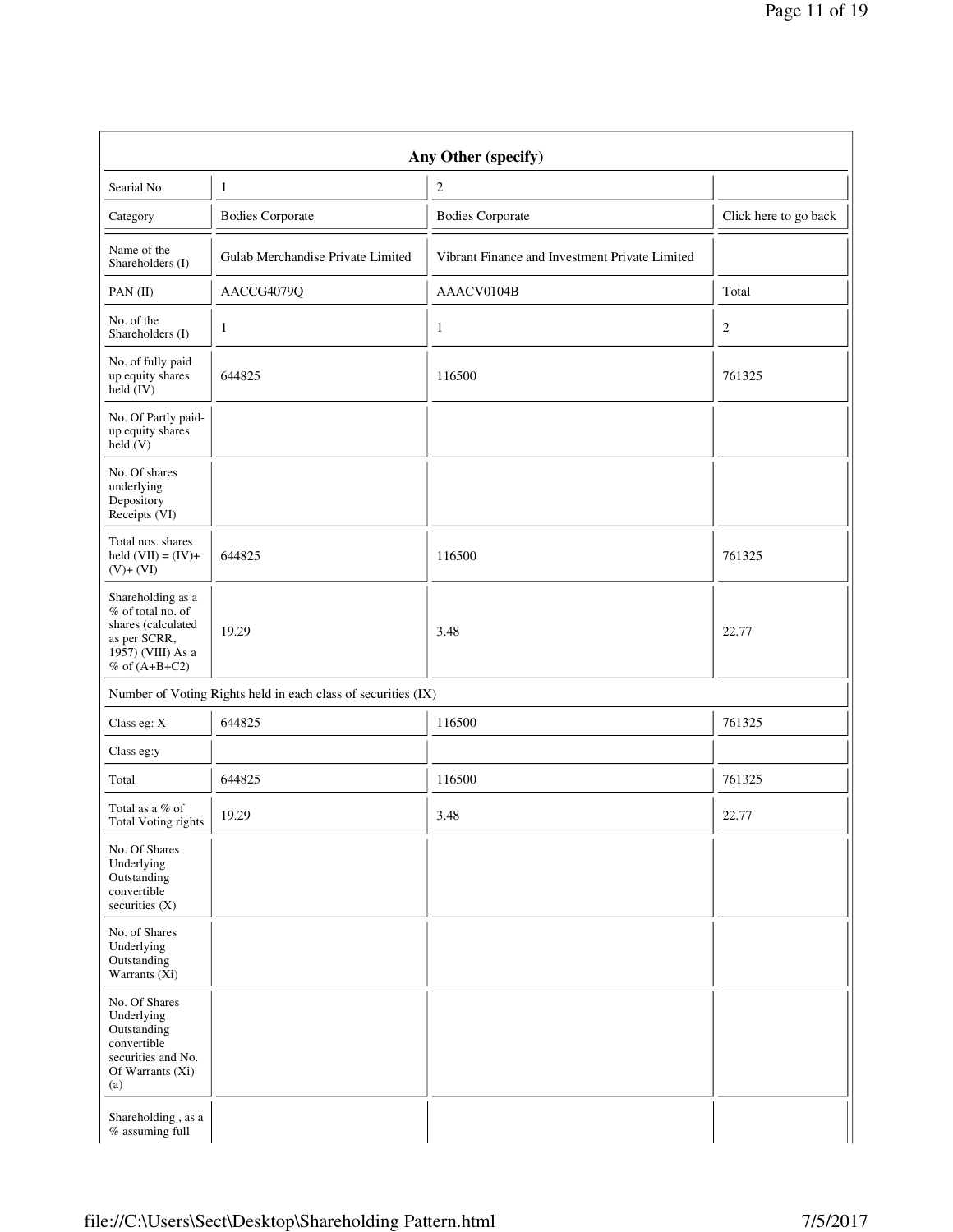| conversion of<br>convertible<br>securities (as a<br>percentage of<br>diluted share<br>capital) $(XI) = (VII)$<br>$+(X)$ As a % of<br>$(A+B+C2)$ | 19.29  | 3.48   | 22.77  |  |
|-------------------------------------------------------------------------------------------------------------------------------------------------|--------|--------|--------|--|
| Number of Locked in shares (XII)                                                                                                                |        |        |        |  |
| No. (a)                                                                                                                                         |        |        |        |  |
| As a % of total<br>Shares held (b)                                                                                                              |        |        |        |  |
| Number of Shares pledged or otherwise encumbered (XIII)                                                                                         |        |        |        |  |
| No. $(a)$                                                                                                                                       |        |        |        |  |
| As a $%$ of total<br>Shares held (b)                                                                                                            |        |        |        |  |
| Number of equity<br>shares held in<br>dematerialized<br>form $(XIV)$                                                                            | 644825 | 116500 | 761325 |  |
| Reason for not<br>providing PAN                                                                                                                 |        |        |        |  |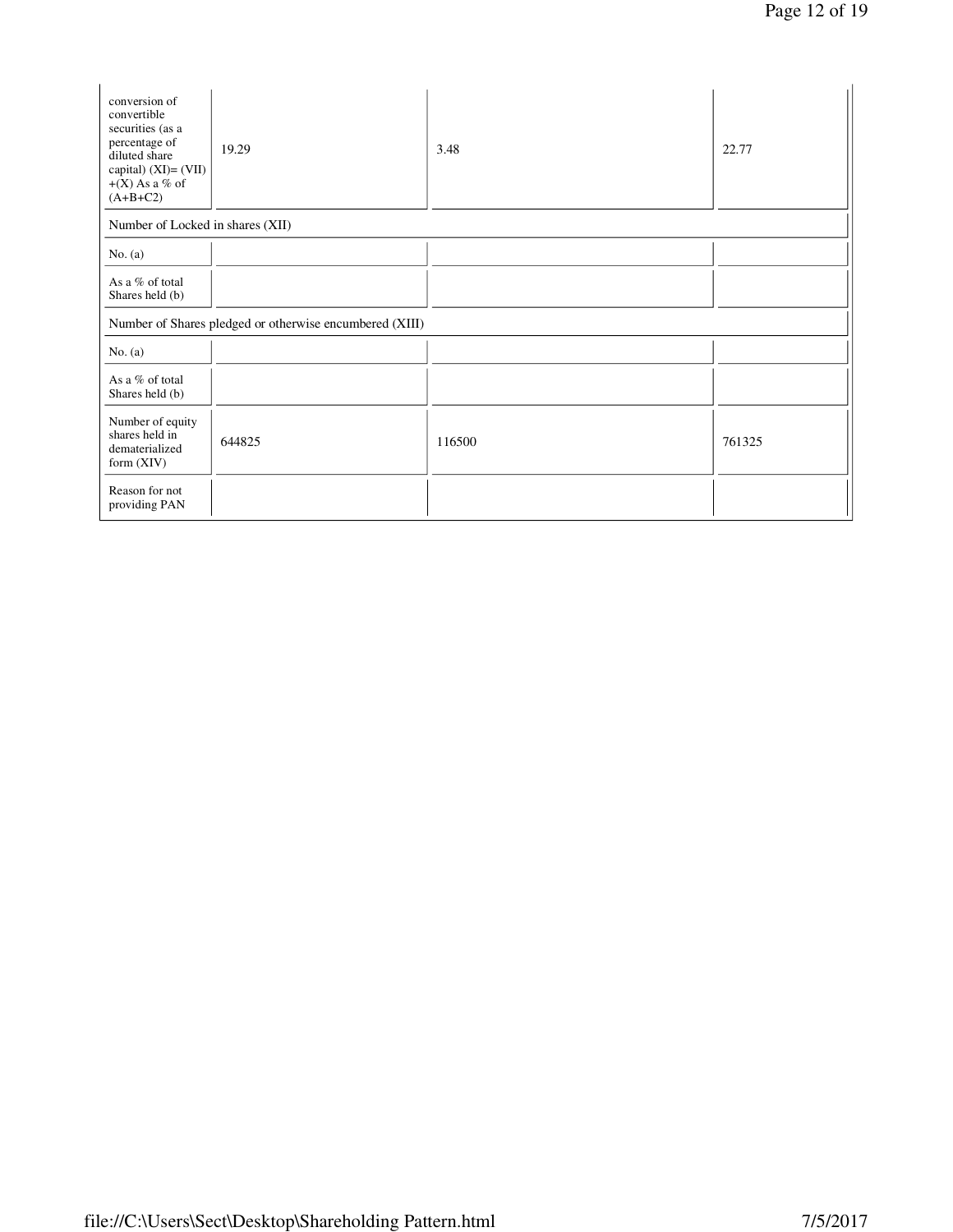| Individuals - ii. Individual shareholders holding nominal share capital in excess of Rs. 2 lakhs.                                                                            |               |                  |                 |                       |
|------------------------------------------------------------------------------------------------------------------------------------------------------------------------------|---------------|------------------|-----------------|-----------------------|
| Searial No.                                                                                                                                                                  | $\mathbf{1}$  | $\boldsymbol{2}$ | $\mathfrak{Z}$  |                       |
| Name of the<br>Shareholders (I)                                                                                                                                              | Subramanian P | Rajiv Garg       | Raj Kumar Lohia | Click here to go back |
| PAN(II)                                                                                                                                                                      | AMBPS8931K    | ADPPG1269B       | AAFPL0031K      | Total                 |
| No. of fully paid<br>up equity shares<br>held $(IV)$                                                                                                                         | 51150         | 50000            | 47804           | 148954                |
| No. Of Partly paid-<br>up equity shares<br>held (V)                                                                                                                          |               |                  |                 |                       |
| No. Of shares<br>underlying<br>Depository<br>Receipts (VI)                                                                                                                   |               |                  |                 |                       |
| Total nos. shares<br>held $(VII) = (IV) +$<br>$(V)+(VI)$                                                                                                                     | 51150         | 50000            | 47804           | 148954                |
| Shareholding as a<br>% of total no. of<br>shares (calculated<br>as per SCRR,<br>1957) (VIII) As a<br>$%$ of $(A+B+C2)$                                                       | 1.53          | 1.5              | 1.43            | 4.46                  |
| Number of Voting Rights held in each class of securities (IX)                                                                                                                |               |                  |                 |                       |
| Class eg: X                                                                                                                                                                  | 51150         | 50000            | 47804           | 148954                |
| Class eg:y                                                                                                                                                                   |               |                  |                 |                       |
| Total                                                                                                                                                                        | 51150         | 50000            | 47804           | 148954                |
| Total as a $\%$ of<br>Total Voting rights                                                                                                                                    | 1.53          | 1.5              | 1.43            | 4.46                  |
| No. Of Shares<br>Underlying<br>Outstanding<br>convertible<br>securities $(X)$                                                                                                |               |                  |                 |                       |
| No. of Shares<br>Underlying<br>Outstanding<br>Warrants (Xi)                                                                                                                  |               |                  |                 |                       |
| No. Of Shares<br>Underlying<br>Outstanding<br>convertible<br>securities and No.<br>Of Warrants (Xi)<br>(a)                                                                   |               |                  |                 |                       |
| Shareholding, as a<br>$%$ assuming full<br>conversion of<br>convertible<br>securities (as a<br>percentage of<br>diluted share<br>capital) $(XI) = (VII)$<br>$+(X)$ As a % of | 1.53          | 1.5              | 1.43            | 4.46                  |

 $\overline{1}$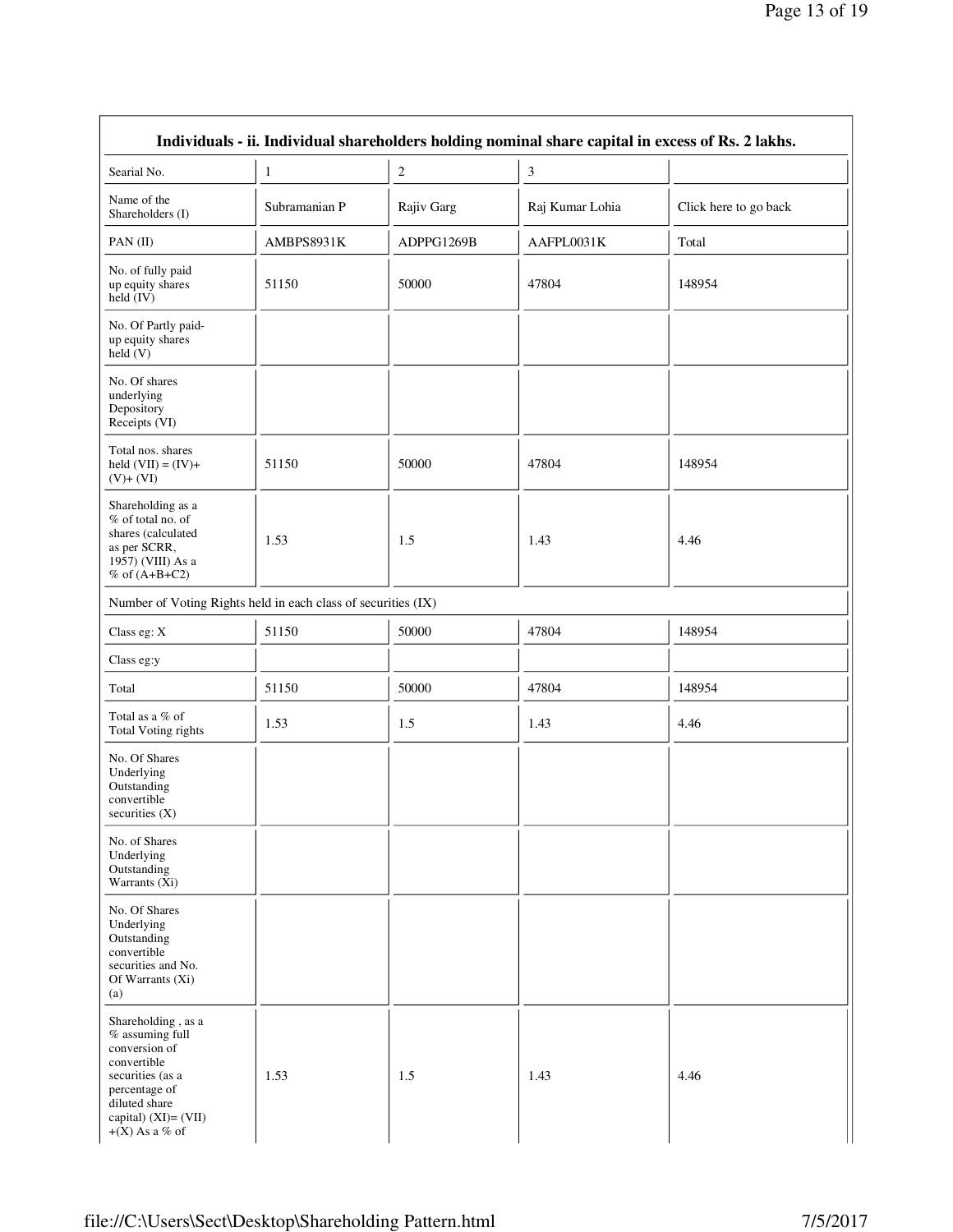| $(A+B+C2)$                                                           |       |       |       |        |
|----------------------------------------------------------------------|-------|-------|-------|--------|
| Number of Locked in shares (XII)                                     |       |       |       |        |
| No. $(a)$                                                            |       |       |       |        |
| As a % of total<br>Shares held (b)                                   |       |       |       |        |
| Number of equity<br>shares held in<br>dematerialized<br>form $(XIV)$ | 51150 | 50000 | 47804 | 148954 |
| Reason for not providing PAN                                         |       |       |       |        |
| Reason for not<br>providing PAN                                      |       |       |       |        |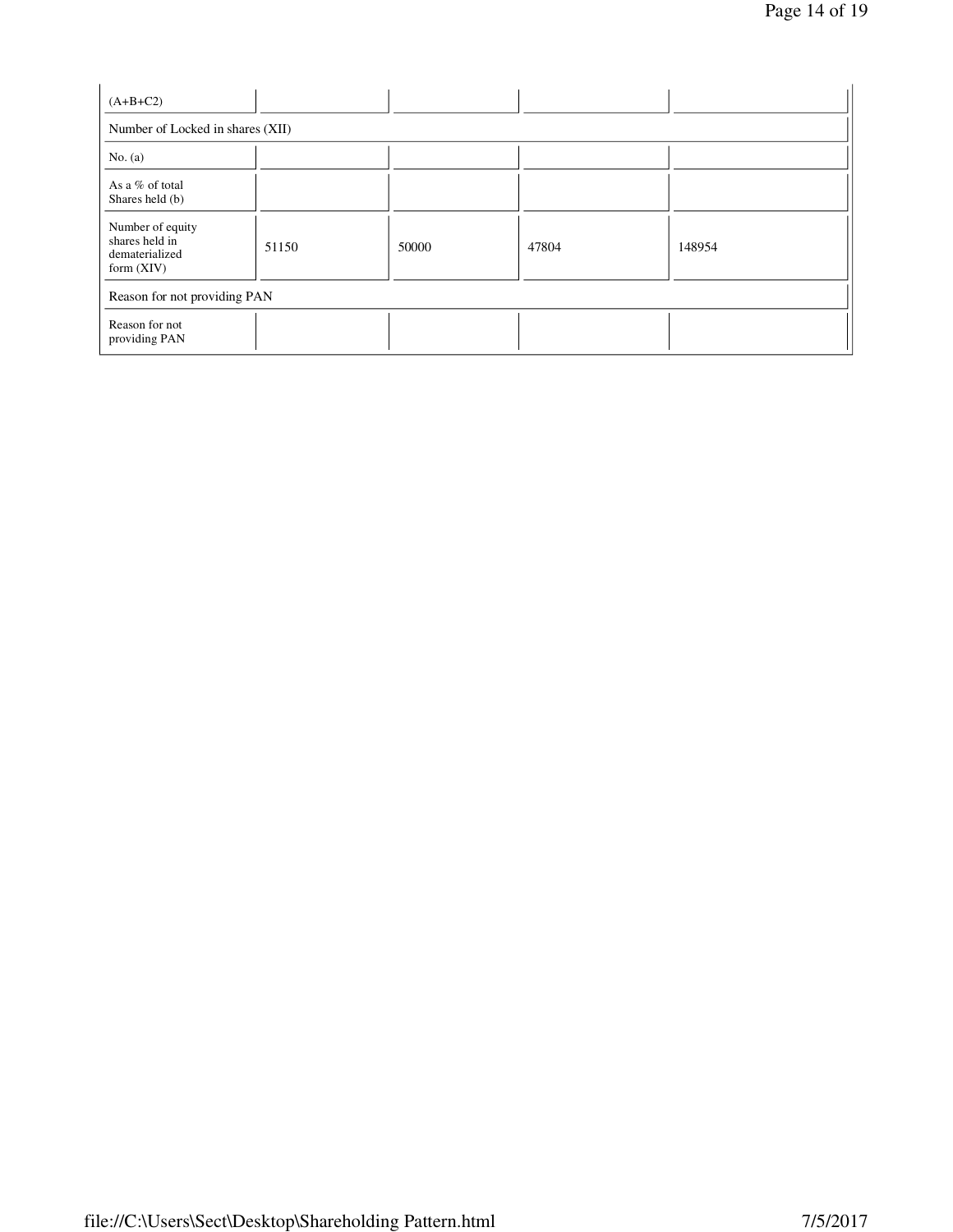| Any Other (specify)                                                                                                    |            |                       |                 |                     |                                           |                            |
|------------------------------------------------------------------------------------------------------------------------|------------|-----------------------|-----------------|---------------------|-------------------------------------------|----------------------------|
| Searial No.                                                                                                            | 1          | $\overline{c}$        | 3               | 4                   | 5                                         | 6                          |
| Category                                                                                                               | <b>HUF</b> | $NRI - Non-$<br>Repat | $NRI-$<br>Repat | Clearing<br>Members | <b>Clearing Members</b>                   | <b>Bodies</b><br>Corporate |
| Category / More<br>than 1 percentage                                                                                   | Category   | Category              | Category        | Category            | More than 1 percentage of<br>shareholding | Category                   |
| Name of the<br>Shareholders (I)                                                                                        |            |                       |                 |                     | Geojit Financial Services Limited         |                            |
| PAN (II)                                                                                                               |            |                       |                 |                     | AABCG1935E                                |                            |
| No. of the<br>Shareholders (I)                                                                                         | 27         | 3                     | 2               | 26                  | $\mathbf{1}$                              | 32                         |
| No. of fully paid<br>up equity shares<br>held (IV)                                                                     | 39427      | 2274                  | 4500            | 67984               | 35290                                     | 48412                      |
| No. Of Partly paid-<br>up equity shares<br>held(V)                                                                     |            |                       |                 |                     |                                           |                            |
| No. Of shares<br>underlying<br>Depository<br>Receipts (VI)                                                             |            |                       |                 |                     |                                           |                            |
| Total nos. shares<br>held $(VII) = (IV) +$<br>$(V)+(VI)$                                                               | 39427      | 2274                  | 4500            | 67984               | 35290                                     | 48412                      |
| Shareholding as a<br>% of total no. of<br>shares (calculated<br>as per SCRR,<br>1957) (VIII) As a<br>$%$ of $(A+B+C2)$ | 1.18       | 0.07                  | 0.13            | 2.03                | 1.06                                      | 1.45                       |
| Number of Voting Rights held in each class of securities (IX)                                                          |            |                       |                 |                     |                                           |                            |
| Class eg: X                                                                                                            | 39427      | 2274                  | 4500            | 67984               | 35290                                     | 48412                      |
| Class eg:y                                                                                                             |            |                       |                 |                     |                                           |                            |
| Total                                                                                                                  | 39427      | 2274                  | 4500            | 67984               | 35290                                     | 48412                      |
| Total as a % of<br><b>Total Voting rights</b>                                                                          | 1.18       | $0.07\,$              | 0.13            | 2.03                | 1.06                                      | 1.45                       |
| No. Of Shares<br>Underlying<br>Outstanding<br>convertible<br>securities (X)                                            |            |                       |                 |                     |                                           |                            |
| No. of Shares<br>Underlying<br>Outstanding<br>Warrants (Xi)                                                            |            |                       |                 |                     |                                           |                            |
| No. Of Shares<br>Underlying<br>Outstanding<br>convertible<br>securities and No.<br>Of Warrants $(X_i)$<br>(a)          |            |                       |                 |                     |                                           |                            |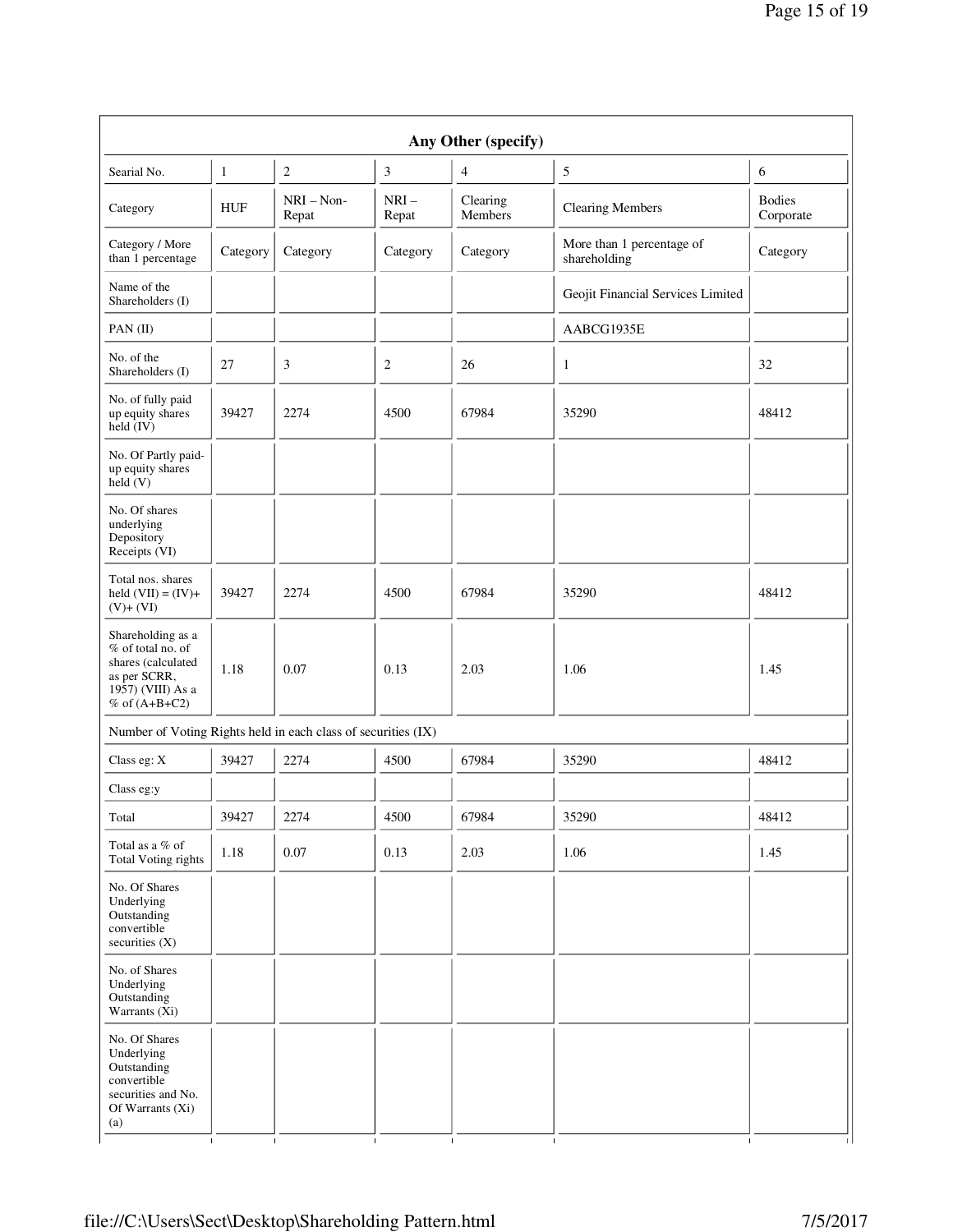| Shareholding, as a<br>% assuming full<br>conversion of<br>convertible<br>securities (as a<br>percentage of<br>diluted share<br>capital) $(XI) = (VII)$<br>$+(X)$ As a % of<br>$(A+B+C2)$ | 1.18  | 0.07 | 0.13 | 2.03  | 1.06  | 1.45  |
|------------------------------------------------------------------------------------------------------------------------------------------------------------------------------------------|-------|------|------|-------|-------|-------|
| Number of Locked in shares (XII)                                                                                                                                                         |       |      |      |       |       |       |
| No. $(a)$                                                                                                                                                                                |       |      |      |       |       |       |
| As a % of total<br>Shares held (b)                                                                                                                                                       |       |      |      |       |       |       |
| Number of equity<br>shares held in<br>dematerialized<br>form $(XIV)$                                                                                                                     | 39427 | 2274 | 4500 | 67984 | 35290 | 23672 |
| Reason for not providing PAN                                                                                                                                                             |       |      |      |       |       |       |
| Reason for not<br>providing PAN                                                                                                                                                          |       |      |      |       |       |       |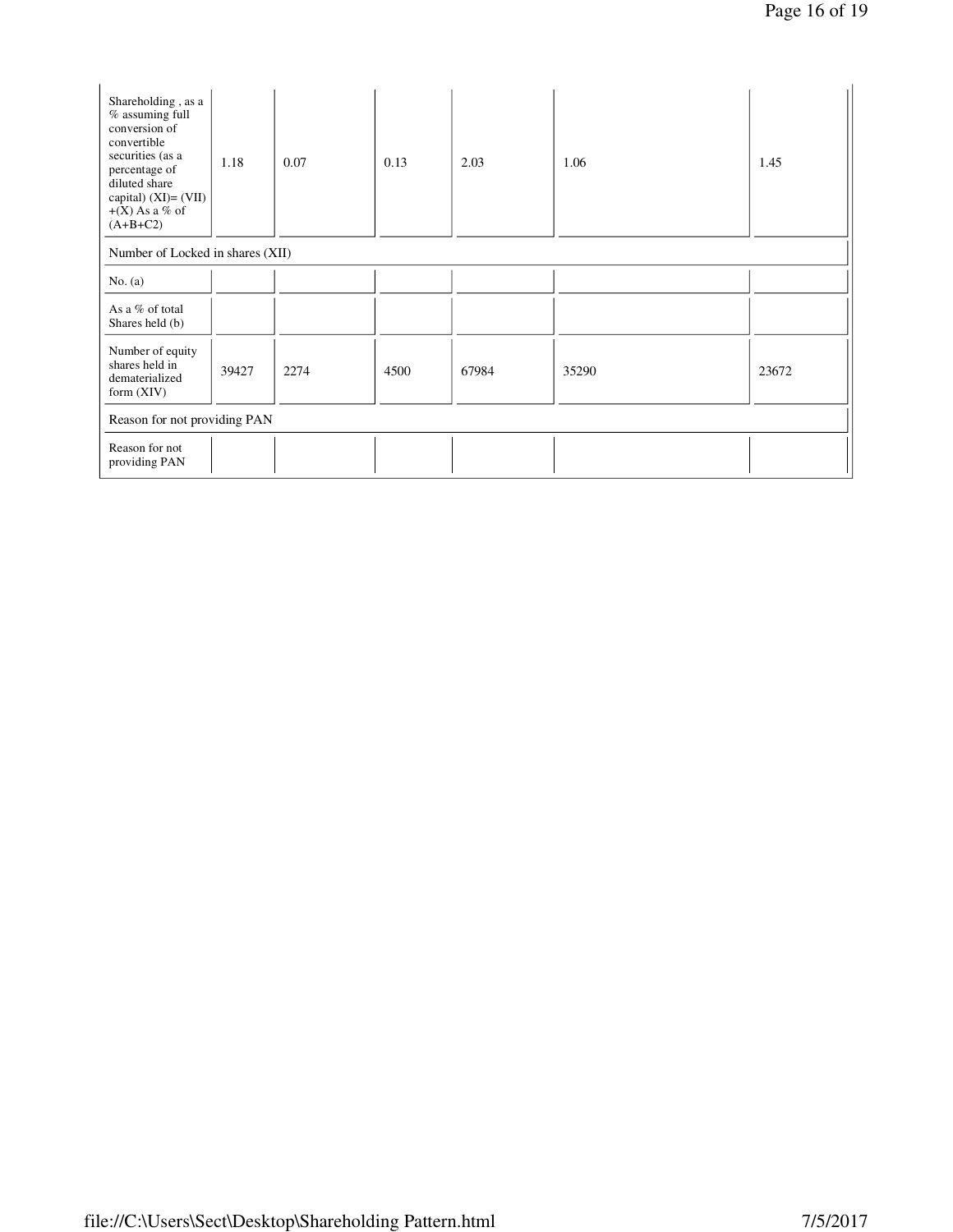| Any Other (specify)                                                                                                  |                       |  |  |
|----------------------------------------------------------------------------------------------------------------------|-----------------------|--|--|
| Searial No.                                                                                                          |                       |  |  |
| Category                                                                                                             |                       |  |  |
| Category / More<br>than 1 percentage                                                                                 |                       |  |  |
| Name of the<br>Shareholders (I)                                                                                      | Click here to go back |  |  |
| PAN(II)                                                                                                              | Total                 |  |  |
| No. of the<br>Shareholders (I)                                                                                       | 90                    |  |  |
| No. of fully paid<br>up equity shares<br>held (IV)                                                                   | 162597                |  |  |
| No. Of Partly paid-<br>up equity shares<br>held(V)                                                                   |                       |  |  |
| No. Of shares<br>underlying<br>Depository<br>Receipts (VI)                                                           |                       |  |  |
| Total nos. shares<br>held $(VII) = (IV) +$<br>$(V)+ (VI)$                                                            | 162597                |  |  |
| Shareholding as a<br>% of total no. of<br>shares (calculated<br>as per SCRR,<br>1957) (VIII) As a<br>% of $(A+B+C2)$ | 4.86                  |  |  |
| Number of Voting Rights held in each class of securities (IX)                                                        |                       |  |  |
| Class eg: X                                                                                                          | 162597                |  |  |
| Class eg:y                                                                                                           |                       |  |  |
| Total                                                                                                                | 162597                |  |  |
| Total as a % of<br>Total Voting rights                                                                               | 4.86                  |  |  |
| No. Of Shares<br>Underlying<br>Outstanding<br>convertible<br>securities (X)                                          |                       |  |  |
| No. of Shares<br>Underlying<br>Outstanding<br>Warrants (Xi)                                                          |                       |  |  |
| No. Of Shares<br>Underlying<br>Outstanding<br>convertible<br>securities and No.<br>Of Warrants (Xi)<br>(a)           |                       |  |  |
|                                                                                                                      |                       |  |  |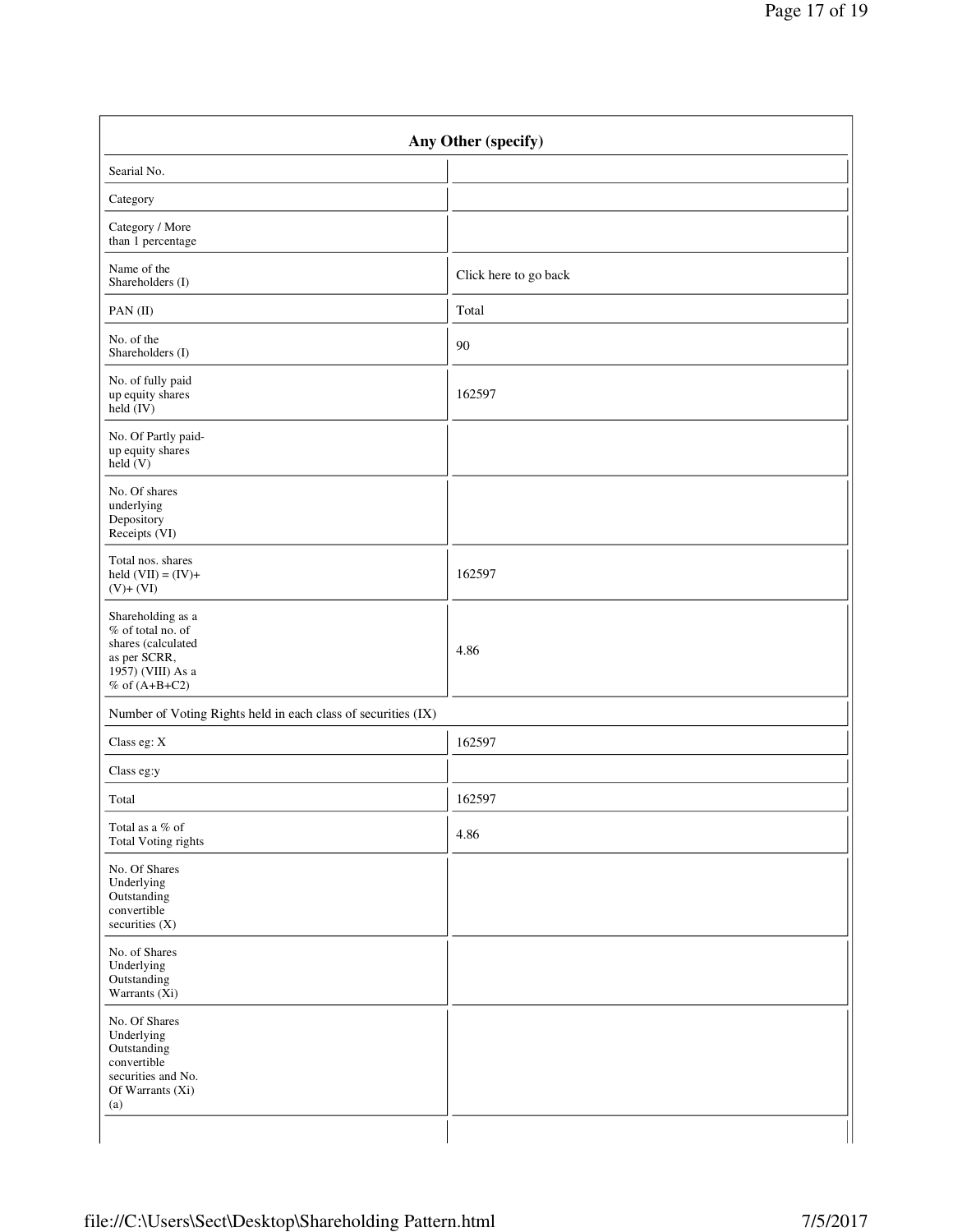| Shareholding, as a<br>% assuming full<br>conversion of<br>convertible<br>securities (as a<br>percentage of<br>diluted share<br>capital) (XI)= (VII)<br>$+(X)$ As a % of<br>$(A+B+C2)$ | 4.86   |  |  |
|---------------------------------------------------------------------------------------------------------------------------------------------------------------------------------------|--------|--|--|
| Number of Locked in shares (XII)                                                                                                                                                      |        |  |  |
| No. $(a)$                                                                                                                                                                             |        |  |  |
| As a % of total<br>Shares held (b)                                                                                                                                                    |        |  |  |
| Number of equity<br>shares held in<br>dematerialized<br>form $(XIV)$                                                                                                                  | 137857 |  |  |
| Reason for not providing PAN                                                                                                                                                          |        |  |  |
| Reason for not<br>providing PAN                                                                                                                                                       |        |  |  |